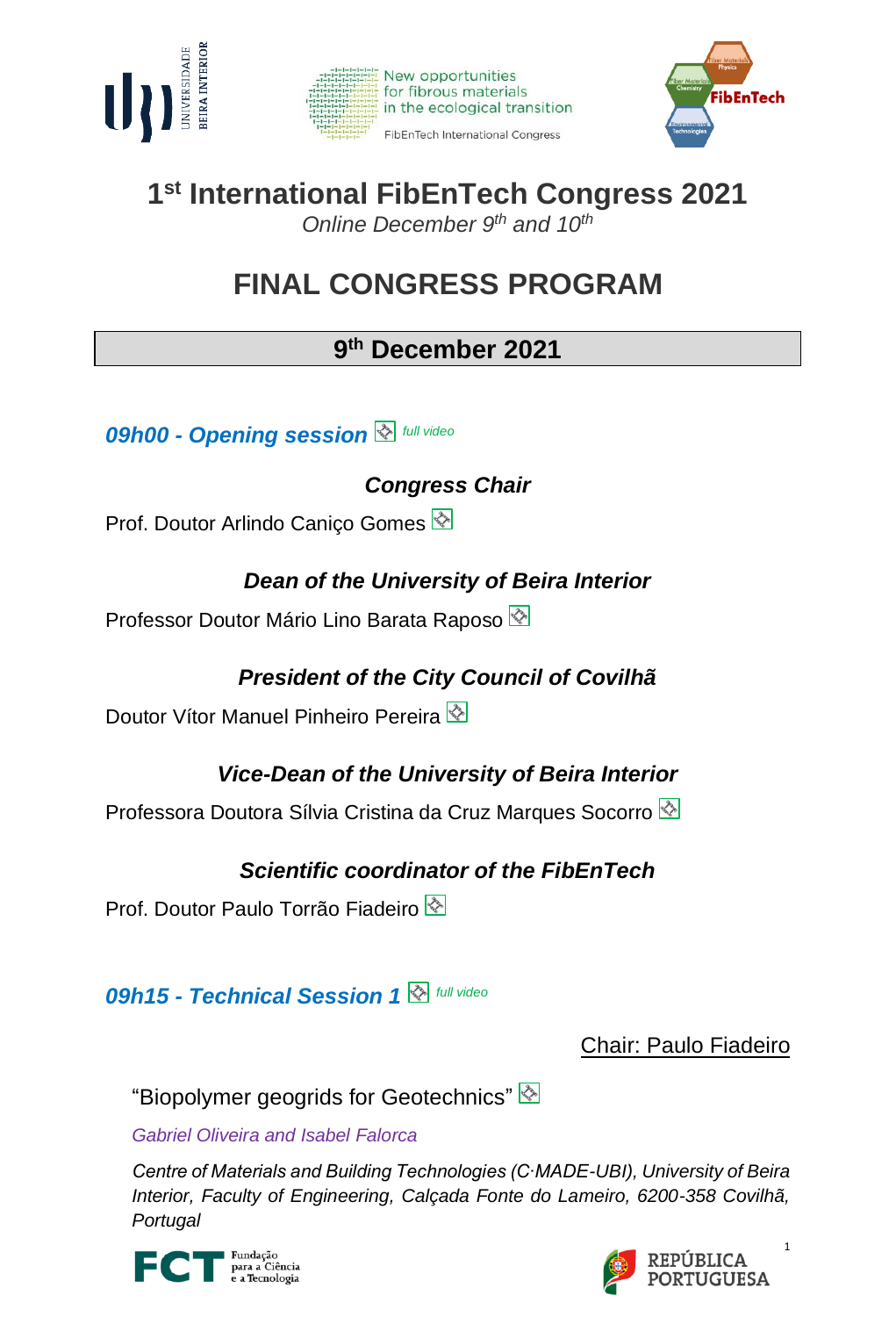





*"Agrimonia eupatoria* L.-incorporated electrospun nanofibers and cotton composite for antibacterial wound dressing applications" $\mathbb{Q}$ 

*Cláudia Mouro<sup>1</sup> , Raul Fangueiro<sup>2</sup> , and Isabel C. Gouveia<sup>1</sup>*

*<sup>1</sup> Fiber Materials and Environmental Technologies (FibEnTech-UBI), Universidade de Beira Interior, 6201-001 Covilhã, Portugal*

*<sup>2</sup> Centre for Textile Science and Technology (2C2T), University of Minho, Guimarães, Portugal*

"Functionalization of Bacterial Cellulose with bacterial pigments: Optimization using full factorial design approach"  $\mathbb{\hat{S}}$ 

*Lúcia F.A. Amorim<sup>1</sup> , Raul Fangueiro<sup>2</sup> , and Isabel C. Gouveia<sup>1</sup>*

*<sup>1</sup> Fiber Materials and Environmental Technologies (FibEnTech-UBI), Faculty of Engineering, University of Beira Interior, 6201-001 Covilhã, Portugal <sup>2</sup> Centre for Textile Science and Technology (2C2T), University of Minho, Guimarães, Portugal*

"Peppermint essential oil biodegradable Drug Delivery System (DDS) for dermic application" $\overline{\otimes}$ 

*Joana Moreira<sup>1</sup> , Catarina Lopes<sup>1</sup> , Manuel-Jose Lis Arias<sup>2</sup> , Lucia Silva<sup>1</sup> , Joana M.R. Curto<sup>1</sup>*

*<sup>1</sup> Fiber Materials and Environmental Technologies (FibEnTech-UBI), Chemistry Department, University of Beira Interior, 6201-001 Covilhã, Portugal <sup>2</sup> POLQUITEX, Chemical Engineering Department, Universitat Politecnica de Catalunya, Terrassa, Spain*

**Discussion period**

*10h25 – 10h40 Break*





2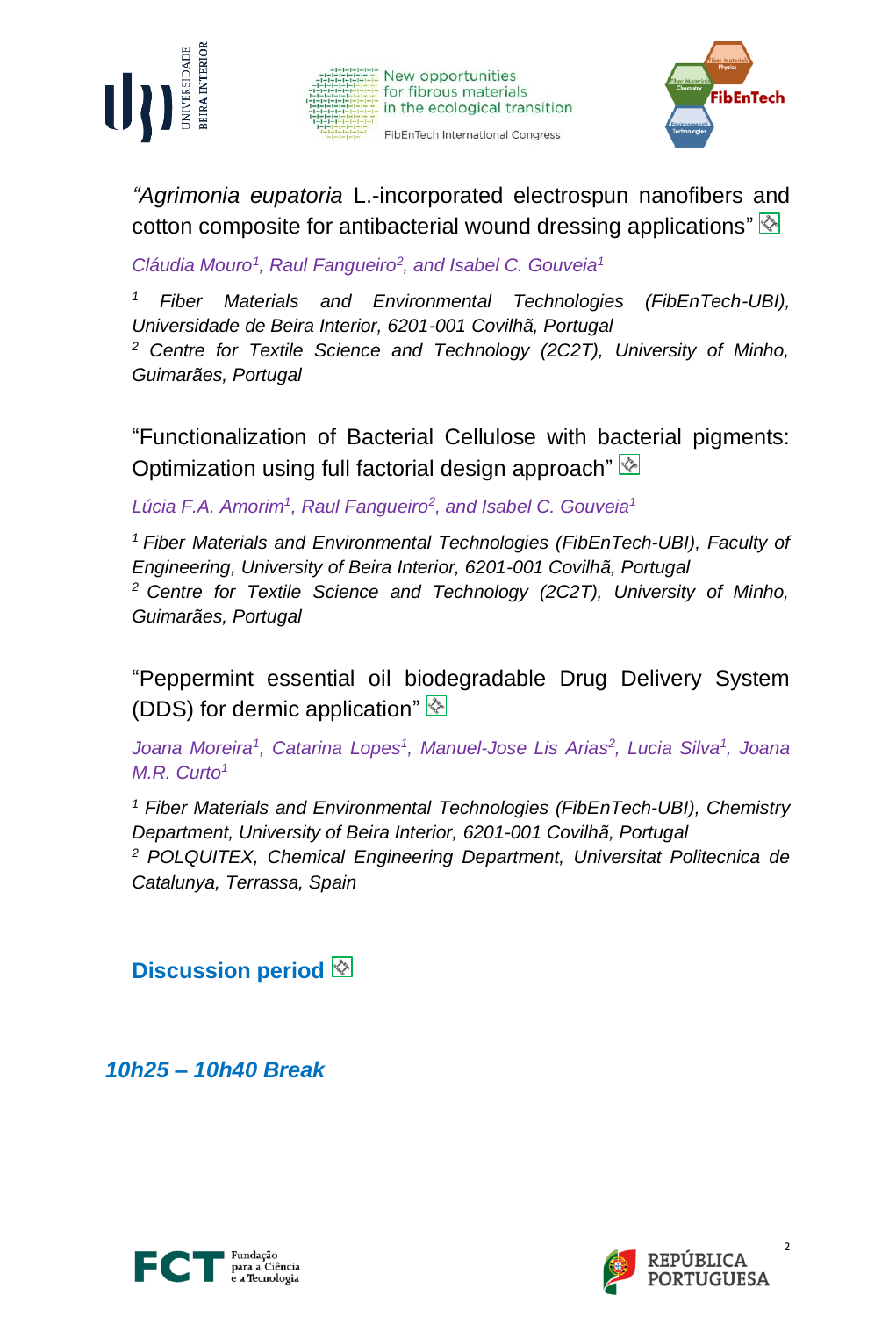





#### *10h40 - Technical Session 2 full video*

Chair: Paulo Fiadeiro

"Assessment of autofocus techniques for isolated cellulose microfiber 3D imaging by digital holography"  $\&$ 

*Francisca Silva<sup>1</sup> , Paulo Fiadeiro<sup>2</sup> , and Elsa Fonseca<sup>2</sup>*

*<sup>1</sup> Universidade da Beira Interior, 6201-001 Covilhã, Portugal*

*<sup>2</sup> Fiber Materials and Environmental Technologies (FibEnTech-UBI), Universidade da Beira Interior, 6201-001 Covilhã, Portugal*

"*E. globulus* vessel and fibre chemical analysis"

*Álvaro Vaz<sup>1</sup> , João Coelho<sup>1</sup> , Vera Costa<sup>1</sup> , Ana Marques<sup>2</sup> , Thaddeus Malooney<sup>3</sup> , Phiri Josphat<sup>3</sup>, Paula Pinto<sup>4</sup>, Ricardo Oliveira<sup>4</sup>, Rogério Simões<sup>1</sup>, and António M. Sousa<sup>2</sup>*

*<sup>1</sup> Fiber Materials and Environmental Technologies (FibEnTech-UBI), Chemistry Department, University of Beira Interior, 6201-001 Covilhã, Portugal*

*2 IST, Department of Chemical Engineering – DEQ, Av. Rovisco Pais, 1, 1049- 001 Lisboa, Portugal*

*<sup>3</sup> Aalto Univerisity, Department of Bioproducts and Biosystems, P.O. Box 11000 (Otakaari 1B), FI-00076 Aalto, Finland.*

*<sup>4</sup> Forest and Paper Research Institute (RAIZ), Quinta de S. Francisco, 3800-783 Eixo, Aveiro, Portugal*

"Development of sustainable cellulose-based tissue materials using an innovative experimental and computational methodology"  $\mathbb{R}$ 

*Flávia P. Morais<sup>1</sup>, Ana M.M.S. Carta<sup>2</sup>, Maria E. Amaral<sup>1</sup>, and Joana M.R. Curto<sup>1,3</sup>* 

*<sup>1</sup> Fiber Materials and Environmental Technologies (FibEnTech-UBI), Universidade da Beira Interior, 6201-001 Covilhã, Portugal* 

*<sup>2</sup> Forest and Paper Research Institute (RAIZ), R. José Estevão, 3800-783 Eixo, Aveiro, Portugal* 

*<sup>3</sup> Chemical Process Engineering and Forest Products Research Centre (CIEPQPF), Universidade de Coimbra, R. Sílvio Lima, Polo II, 3004-531 Coimbra, Portugal*



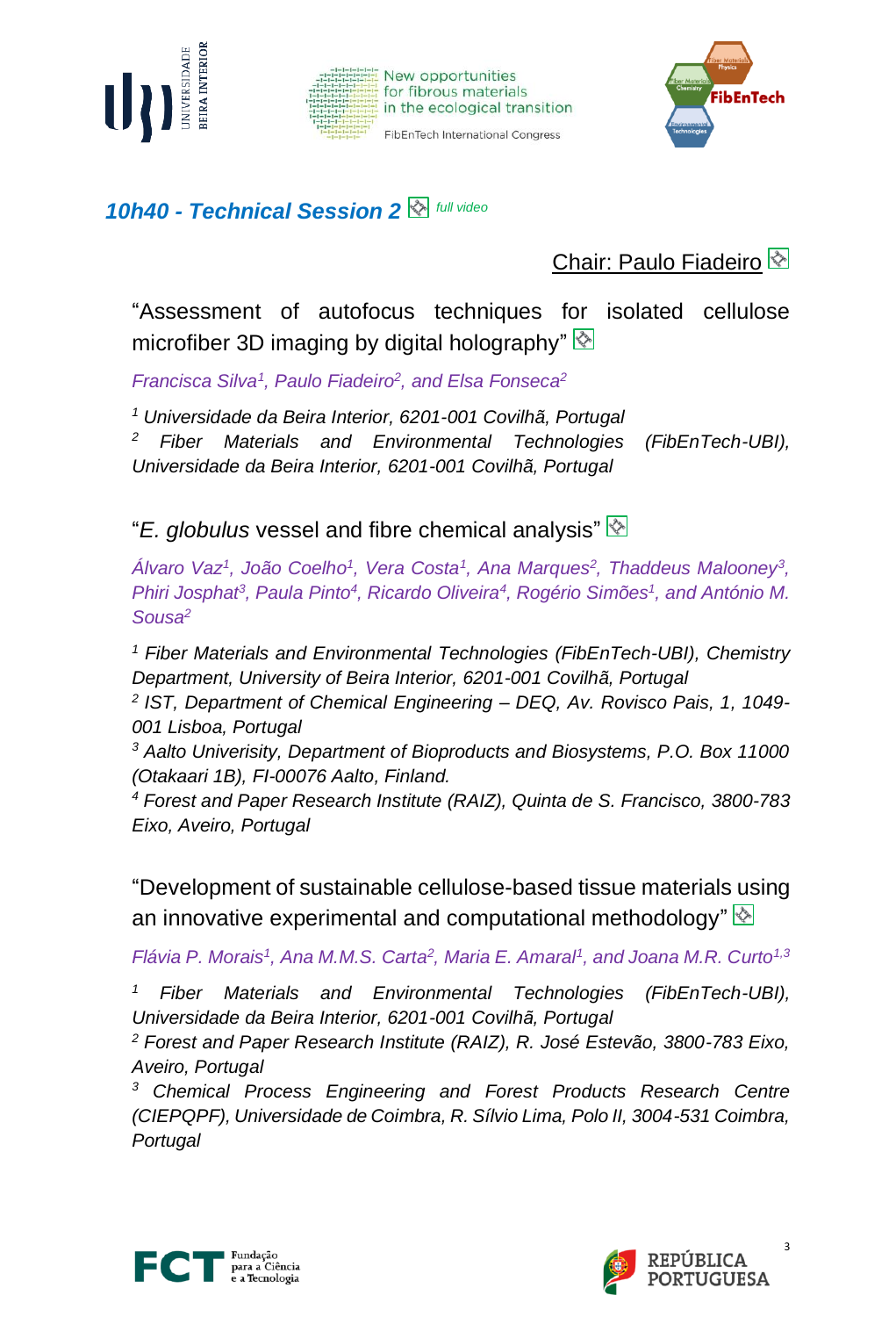





"Dynamic penetration profile of starch betainate, Pluronics and PCC coated papers" $\sqrt[3]{\infty}$ 

*Mohit Sharma<sup>1</sup> , Roberto Aguado<sup>2</sup> , Artur J. M. Valente<sup>2</sup> , Dina Murtinho<sup>2</sup> , and Paulo J. T. Ferreira<sup>1</sup>*

*<sup>1</sup> University of Coimbra, CIEPQPF, Department of Chemical Engineering, Rua Sílvio Lima, Pólo II – Pinhal de Marrocos, 3030-790 Coimbra, Portugal <sup>2</sup> University of Coimbra, CQC, Department of Chemistry, Rua Larga, PT - 3004- 535 Coimbra, Portugal*

"Efficient recovery of lignin and hemicelluloses from kraft black liquor"

*Manorma Sharma, André Simões, Patrícia Alves, and Licínio M. Gando-Ferreira*

*University of Coimbra, CIEPQPF, Department of Chemical Engineering, Faculty of Sciences and Technology, Pólo II, Rua Sílvio Lima, 3030-790 Coimbra, Portugal*

"Effect of pre-hydrolysis reaction conditions on xylooligosaccharides extraction in *Eucalyptus globulus*"

*André E.P. Cunha, and Rogério M. S. Simões*

*Fiber Materials and Environmental Technologies (FibEnTech-UBI), Department of Chemistry, Universidade da Beira Interior, 6200-001 Covilhã, Portugal*

**Discussion period**

*12h00 – 14h30 Lunch*



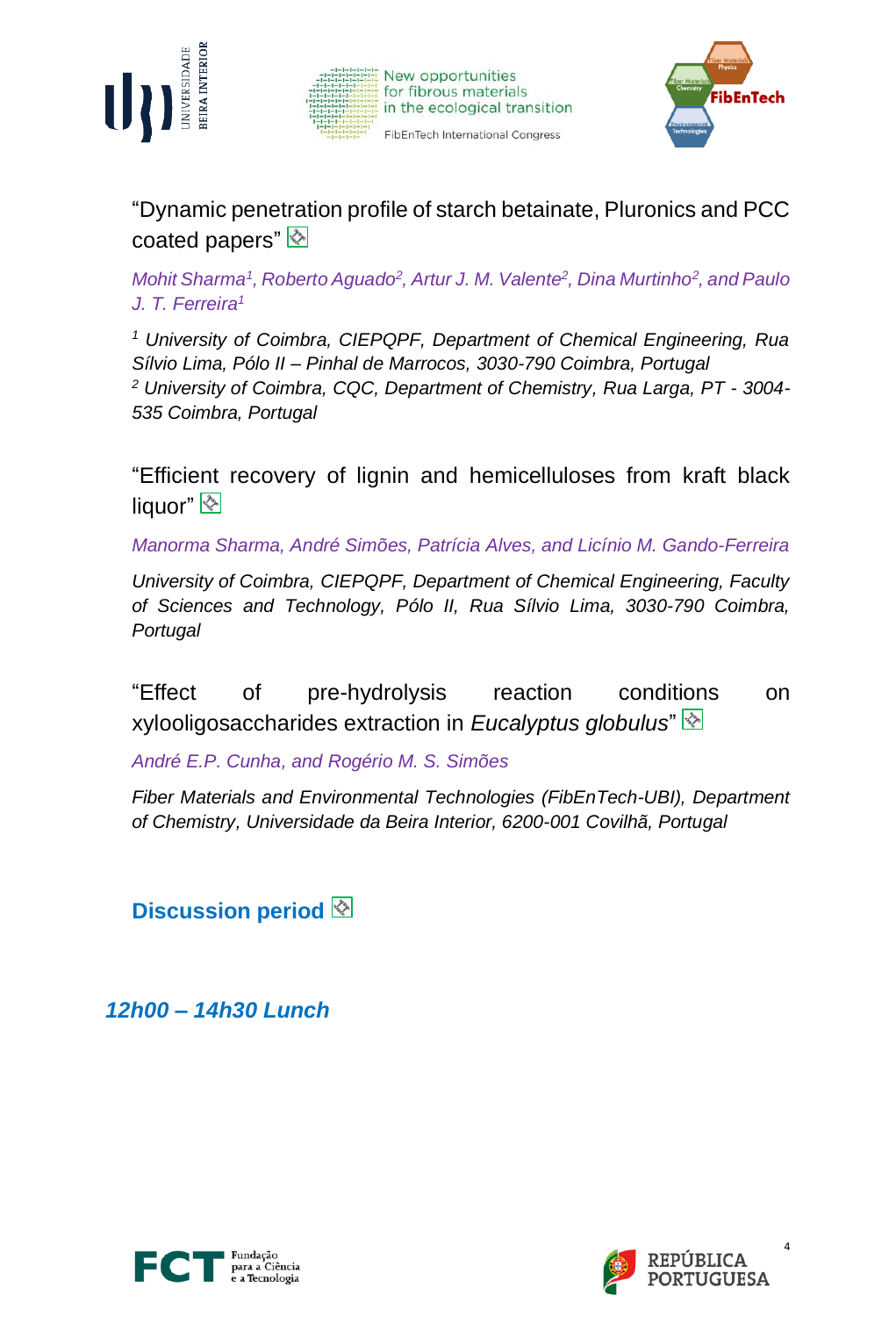





#### *14h30 - Technical Session 3 full video*

Chair: Joana Curto

**Invited speaker 1** – "Natural fibers: future materials for a sustainable world" <mark>V</mark>

*Raúl Fangueiro*

*Professor and Senior Researcher Coordinator of Fibrenamics University of Minho, School of Engineering, Portugal University of Minho*

"Chemical composition of the essential oils from Portuguese *Daucus carota* subspecies"

*Sofia J. Silva<sup>1</sup> , Jasmine Barata<sup>2</sup> , Violeta R. Lopes<sup>3</sup> , Ana M. Barata<sup>3</sup> , Arlindo Gomes1,4, Lúcia Silva1,4 , and Ana Luísa Fernando*

*<sup>1</sup> Departamento de Química, Universidade da Beira Interior, 6201-001 Covilhã, Portugal*

*<sup>2</sup>Chemical and Engineer Department, Universidad de Lorraine, 54601 Villers Les Nancy Cedex, France*

*<sup>3</sup> Banco Português de Germoplasma Vegetal, INIAV, I.P., Quinta de S. José, S. Pedro de Merelim, 4700-859, Braga, Portugal*

*<sup>4</sup> Fiber Materials and Environmental Technologies (FibEnTech-UBI), Universidade da Beira Interior, 6201-001 Covilhã, Portugal*

*<sup>5</sup> MEtRICs, Departamento de Ciências e Tecnologia da Biomassa, NOVA School of Science and Technology FCT NOVA, Universidade NOVA de Lisboa, Campus de Caparica, 2829-516 Caparica, Portugal*

"Degradation of C. I. Direct Red 80 by the electro-Fenton process" AND

*Boaventura Borges<sup>1</sup> , Ana Baía1,2, Ana Lopes1,2, Maria José Pacheco1,2 , Lurdes Ciríaco1,2 , and Annabel Fernandes1,2*

*<sup>1</sup>Department of Chemistry, Universidade da Beira Interior, 6201-001 Covilhã, Portugal*

*<sup>2</sup>Fiber Materials and Environmental Technologies (FibEnTech-UBI), Universidade da Beira Interior, 6201-001 Covilhã, Portugal*



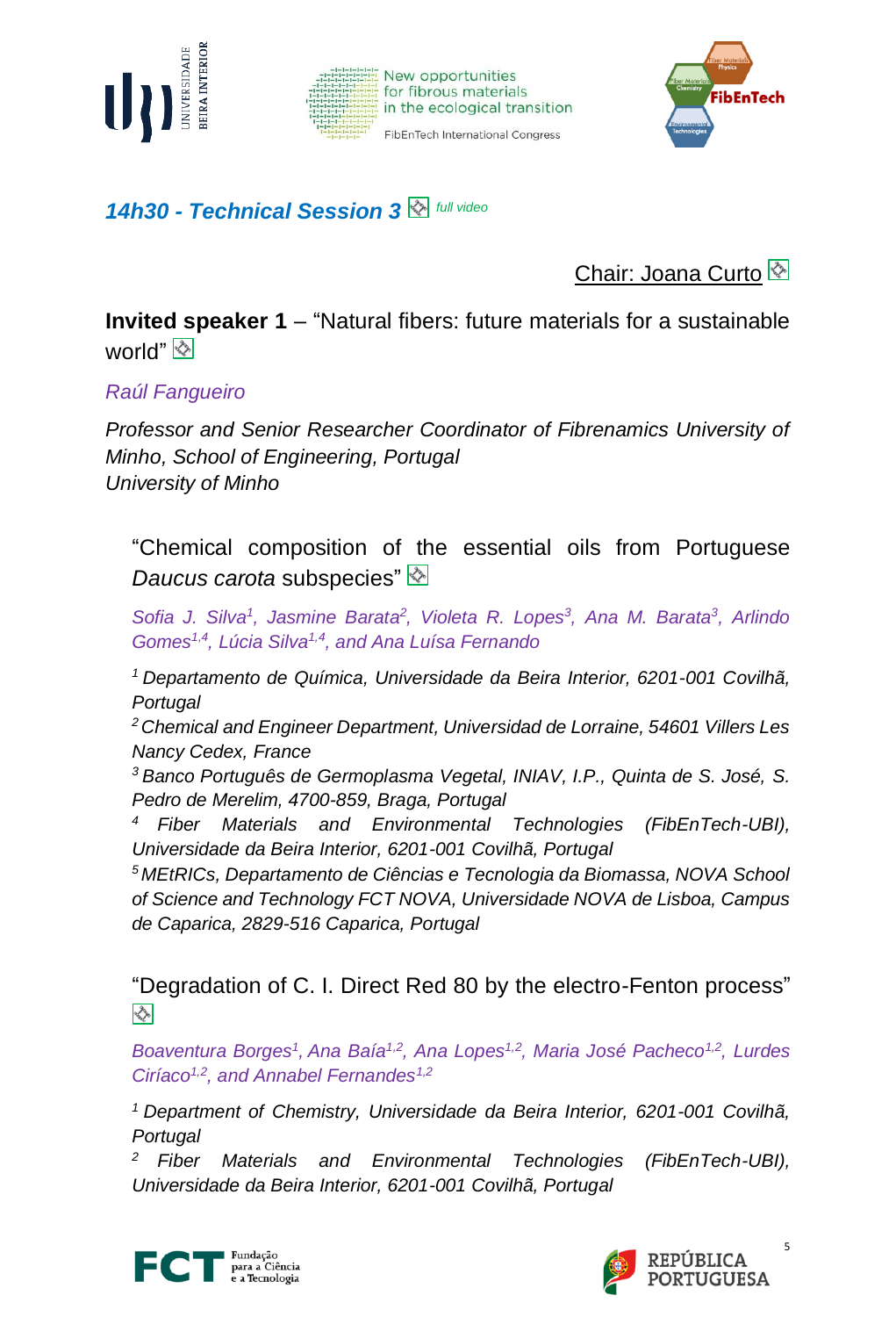





"Chemical characterization of essential oils with biocide base for conservation and restoration"

Cecília Baptista<sup>1,2</sup>, Luís Santos<sup>2,3</sup>, Maria Emília Amaral<sup>4,5</sup>, and Lúcia Silva<sup>4,5</sup>

*<sup>1</sup>Engineering Unit, Polytechnic Institute of Tomar, Campus da Quinta do Contador, 2300-313 Tomar, Portugal* 

*<sup>2</sup>Techn&Art Research Centre, Polytechnic Institute of Tomar, Campus da Quinta do Contador, 2300-313 Tomar, Portugal*

*<sup>3</sup>Archaeology, Conservation and Restoration and Heritage Unit, Polytechnic Institute of Tomar, Campus da Quinta do Contador, 2300-313 Tomar, Portugal*

*<sup>4</sup>Department of Chemistry, University of Beira Interior, 6201-001 Covilhã, Portugal*

*<sup>5</sup>Fiber Materials and Environmental Technologies (FibEnTech-UBI), Universidade da Beira Interior, 6201-001 Covilhã, Portugal*

"Photocatalytic activity of LaTi1-xFexO3 perovskite-type oxides under UV and visible light" $\&$ 

*Maria João Nunes<sup>1</sup>*, André Rodrigues<sup>2</sup>, Ana Lopes<sup>1</sup>, Maria José Pacheco<sup>1</sup>, and *Lurdes Ciríaco<sup>1</sup>*

*<sup>1</sup>Fiber Materials and Environmental Technologies (FibEnTech-UBI), Department of Chemistry, Universidade da Beira Interior, 6201-001 Covilhã, Portugal <sup>2</sup>Department of Chemistry, Universidade da Beira Interior, 6201-001 Covilhã, Portugal*

**Discussion period**

*16h15 – 16h30 Break*



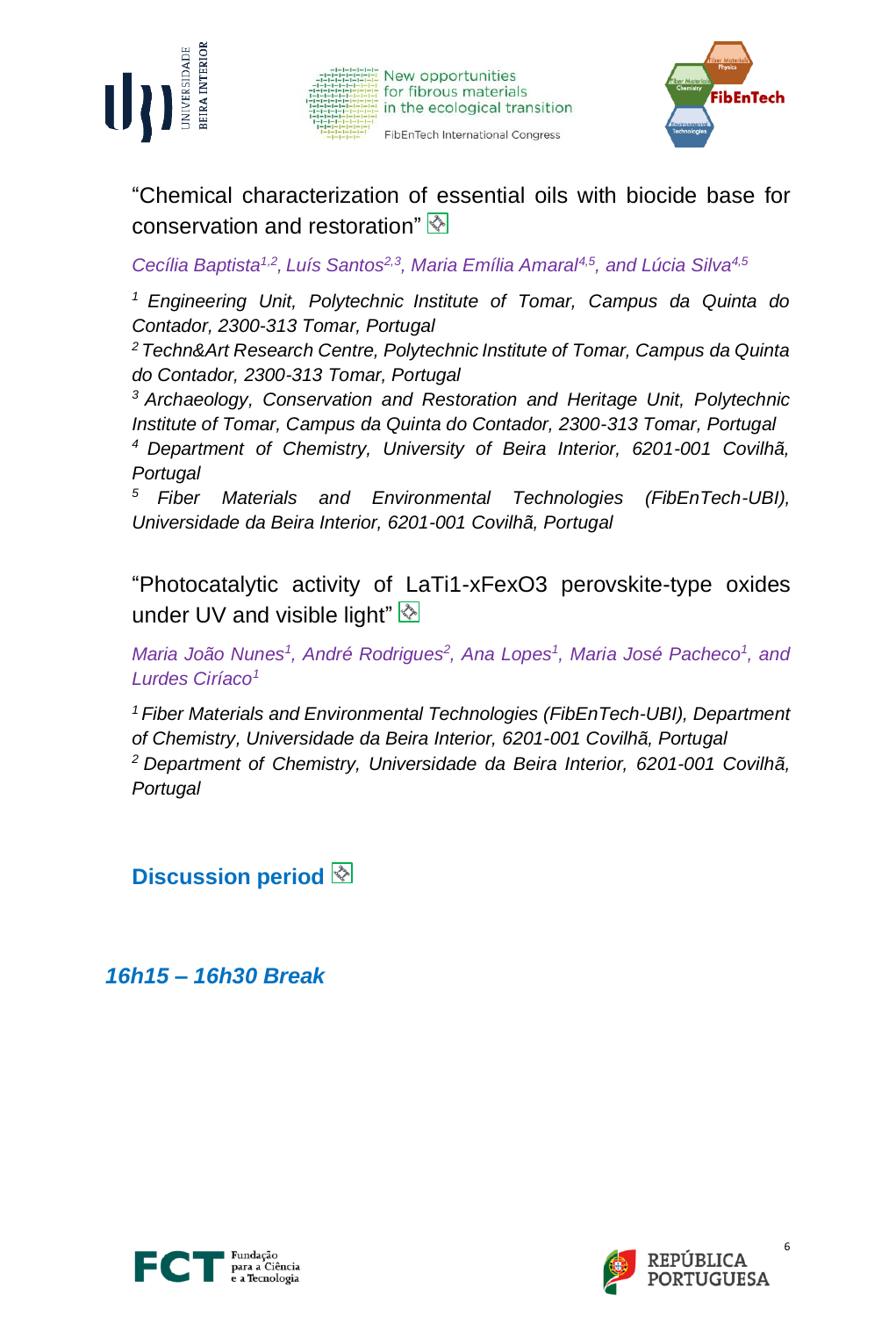





*16h30 - Technical Session 4 full video*

Chair: Annabel Fernandes

"Diclofenac photodegradation under visible light with (La,Ba)(Fe,Ti)O3 perovskites"

*Ana Sofia Rodrigues, Lurdes Ciríaco, Maria José Pacheco, and Ana Lopes*

*Fiber Materials and Environmental Technologies (FibEnTech-UBI), Universidade da Beira Interior, 6201-001 Covilhã, Portugal*

"Phytoremediation of Boron from wastewater in a vertical flow constructed wetland"

*Pedro Correia<sup>1,2,3</sup>, Carlos Ribeiro<sup>1</sup>, Humberto Chaves<sup>1</sup>, Fátima Carvalho<sup>1,3,4</sup>, and Adelaide Almeida1,3,4*

*<sup>1</sup>Polytechnic Institute of Beja, Rua Pedro Soares - Campus do IPB, 7800-295 Beja, Portugal*

*<sup>2</sup>Faculty of Science and Technology, University of Algarve, 7, Campus de Gambelas, 8005-139 Faro, Portugal*

*<sup>3</sup>CENSE - Center for Enviromental and Sustainability Research, Faculty of Science and Technology, University Nova de Lisboa, 2829-516 Caparica, Portugal*

*<sup>4</sup>Fiber Materials and Environmental Technologies (FibEnTech-UBI), 6201-001 Covilhã, Portugal*

"Phytoremediation as sustainable alternative for organic matter removal from slaughterhouse wastewater pretreated by immediate one-step lime precipitation" $\overline{\otimes}$ 

*Luís Madeira1,2,3, Fátima Carvalho2,3,4, Margarida Ribau Teixeira1,3 , and Adelaide Almeida2,3,4* 

*<sup>1</sup>Faculdade de Ciências e Tecnologia, Universidade do Algarve, Edifício 7, Campus de Gambelas, 8005-139 Faro, Portugal* 

*<sup>2</sup>Departamento de Tecnologias e Ciências Aplicadas, IPBeja, Ap. 158, 7801-902 Beja, Portugal* 

*<sup>3</sup>CENSE, Center for Environmental and Sustainability Research, Portugal* 

*<sup>4</sup>Fiber Materials and Environmental Technologies (FibEnTech-UBI), Universidade de Beira Interior, 6201-001 Covilhã, Portugal*



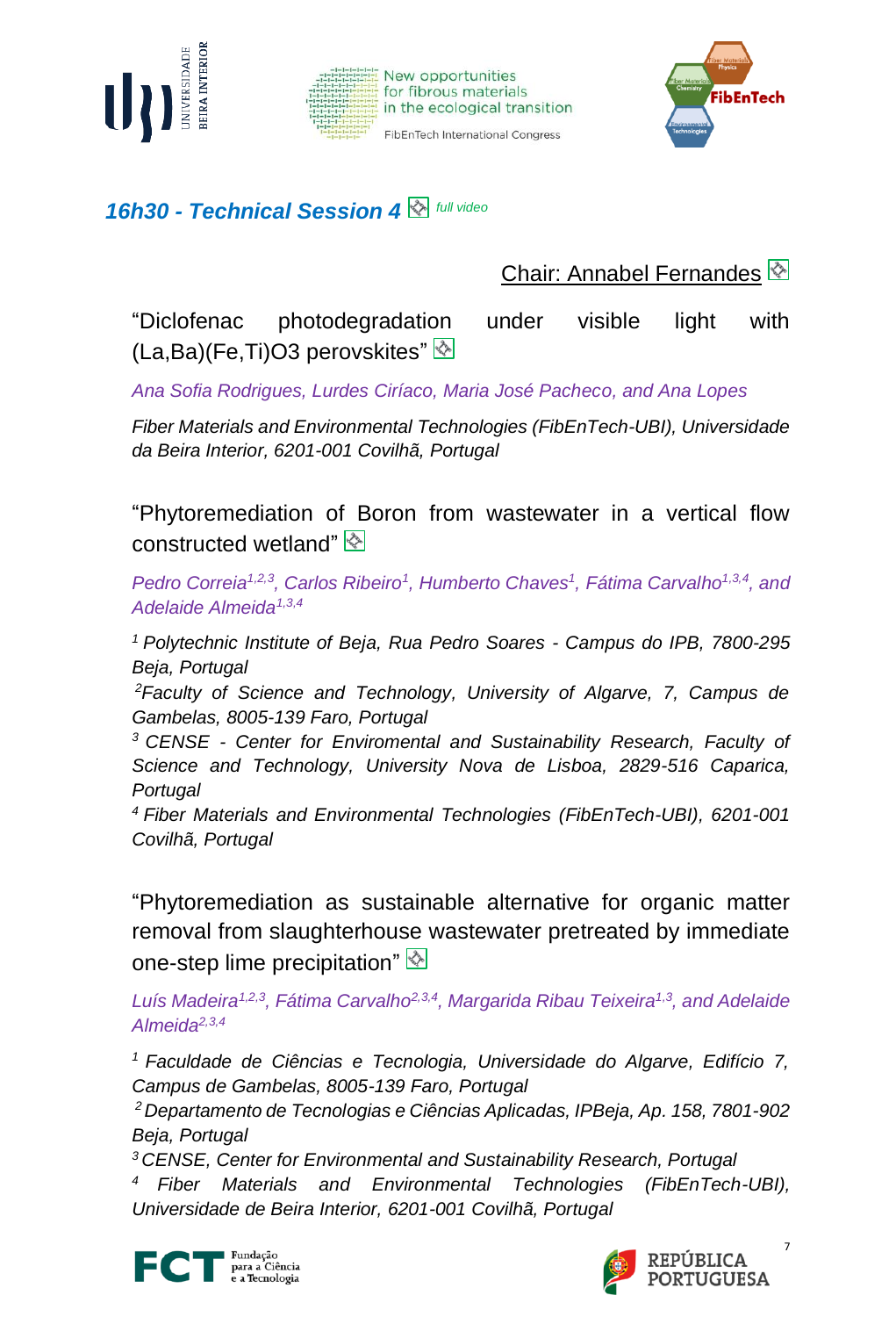





"Tube-in-tube membrane photocatalytic reactor for the treatment of urban wastewater after secondary treatment targeting 19 CECs selected in NOR-WATER project"

*Lúcio M.M.T. Gomes<sup>1</sup> , Pedro H. Presumido<sup>1</sup> , Daniela G. Della Rocca<sup>2</sup> , Regina F.P.M. Moreira<sup>2</sup>, Rosa Montes<sup>3</sup>, Rosario Rodil<sup>3</sup>, José Benito Quintana<sup>3</sup>, Ana I. Gomes<sup>1</sup> and Vítor J.P. Vilar<sup>1</sup>*

*<sup>1</sup>Laboratory of Separation and Reaction Engineering – Laboratory of Catalysis and Materials (LSRE-LCM), Departamento de Engenharia Química, Faculdade de Engenharia da Universidade do Porto, Rua Dr. Roberto Frias, 4200-465 Porto, Portugal*

*<sup>2</sup> Laboratory of Energy and Environment (LEMA), Department of Chemical and Food Engineering, Federal University of Santa Catarina (UFSC), 88040-900, Florianópolis, SC, Brazil*

*<sup>3</sup>Department of Analytical Chemistry, Institute of Research on Chemical and Biological Analysis (IAQBUS), Universidade de Santiago de Compostela, Spain*

"Real-scale study of use of Vetiver Zizanioides floating beds to improvement quality of surface water body in a Mediterranean climate"

*José Correia<sup>1</sup> , Adelaide Almeida1,3, Anabela Durão<sup>2</sup> , Ana Pardal1,3 , and Teresa Borralho1,3*

*<sup>1</sup>Polytechnic Institute of Beja - Higher School of Agriculture, Department of Technologies and Applied Sciences, Rua Pedro Soares - Campus do IPBeja, 7800-295 Beja, Portugal*

*<sup>2</sup>Polytechnic Institute of Beja - Higher School of Technology and Management, Rua Pedro Soares Campus do IPBeja, 7800-295 Beja, Portugal*

*<sup>3</sup>Fiber Materials and Environmental Technologies (FibEnTech-UBI), Universidade de Beira Interior, 6201-001 Covilhã, Portugal*

"Tubular membrane photo-reactor for radial smart-dosing of iron (II) to promote photo-Fenton at neutral pH towards the removal of contaminants of emerging concern in urban wastewaters" $\mathbb{R}$ 

Carla S. Santos<sup>1</sup>, Rosa Montes<sup>2</sup>, Rosario Rodil<sup>2</sup>, José Benito Quintana<sup>2</sup>, Ana I. *Gomes<sup>1</sup> , Vítor J.P. Vilar<sup>1</sup>*

*<sup>1</sup> Laboratory of Separation and Reaction Engineering - Laboratory of Catalysis and Materials (LSRE - LCM), Departamento de Engenharia Química, Faculdade*



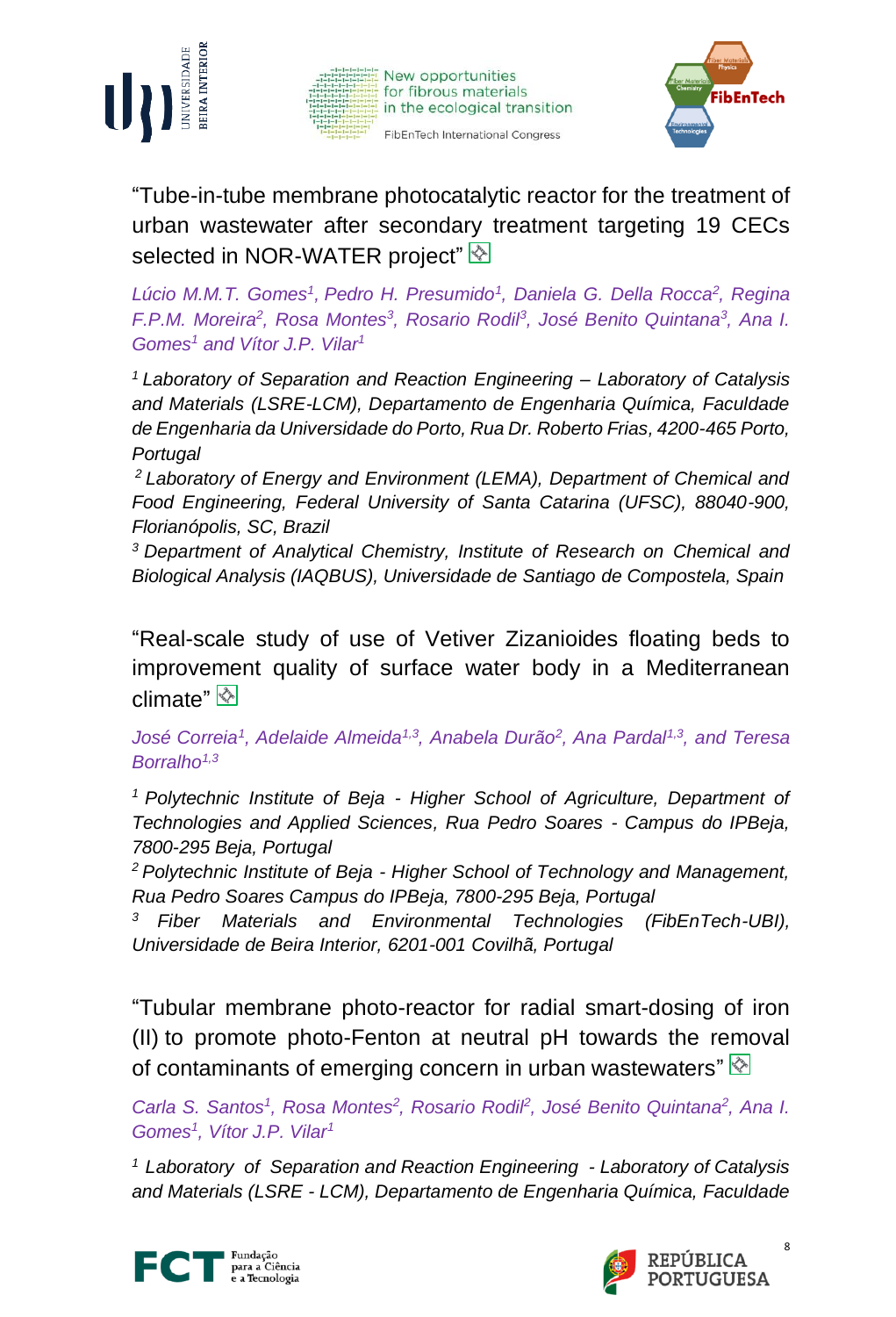





*de Engenharia da Universidade do Porto, Rua Dr. Roberto Frias, 4200-465 Porto, Portugal*

*<sup>2</sup>Department of Analytical Chemistry, Institute of Research on Chemical and Biological Analysis (IAQBUS), Universidad de Santiago de Compostela, Spain*

**Discussion period**

## **10th December 2021**

*09h30 - Technical Session 5 full video*

Chair: Rogério Simões

**Invited speaker 2** – "The surface functionnalization of cellulose fibres" X

*Mohamed Naceur Belgacem*

*Head of Grenoble INP-Pagora Engineering School – France*

"Treatment of industrial effluents by the microalgae *Selenastrum sp*.: Biotechnological and environmental potential assessment"

*Bruno Escobar, André Cunha,and Rogério Simões*

*Fiber Materials and Environmental Technologies (FibEnTech-UBI), Department of Chemistry, Universidade da Beira Interior, Chemical Department, 6201-001 Covilhã, Portugal*

"Water reuse: A risk assessment model for water resources"  $\mathbb{Q}$ 

*Anabela Rebelo ,1, Albertina Bento Amaro<sup>2</sup> , and Felisbina Quadrado<sup>1</sup>*

*<sup>1</sup>Portuguese Environment Agency, Water Resources Department, 2610-124, Amadora, Portugal*

*2 University of Beira Interior, Chemistry Department, 6201-001 Covilhã, Portugal*



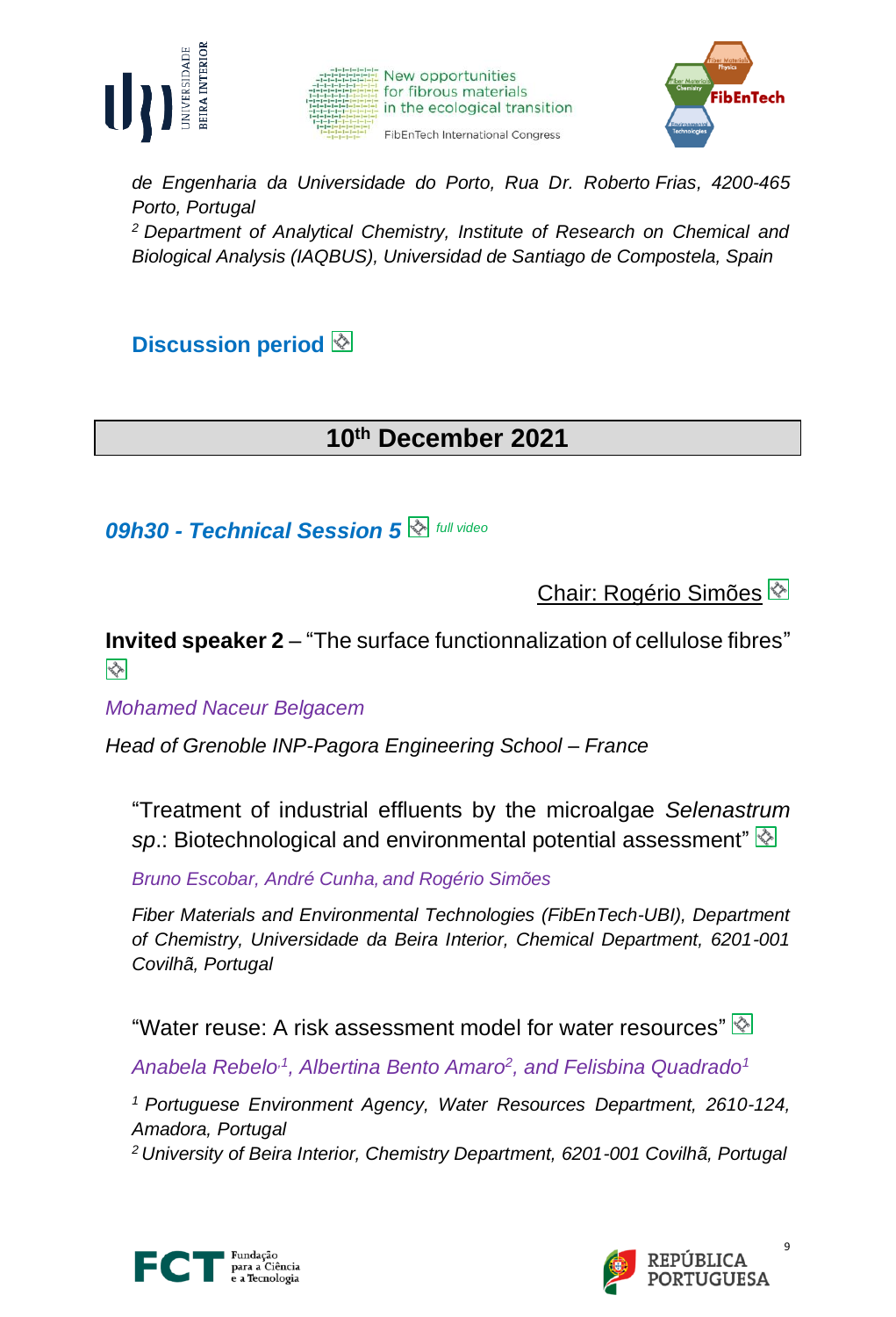





"Investigation of agricultural waste as economical and effective bioinhibitors for scaling inhibition in natural hard water" $\mathbb{\&}$ 

*Faléstine Souiad1,3 , Yasmina Bendaoud-Boulahlib<sup>1</sup> , Wafa Kerkatou<sup>2</sup> , Annabel Fernandes<sup>3</sup> , Chibani Aissa<sup>1</sup> , and Ana Lopes<sup>3</sup>*

*<sup>1</sup>Unité de recherche CHEMS, Département de Chimie, Faculté des Sciences Exactes, Université Constantine 1, 25000, Constantine, Algérie*

*<sup>2</sup> Unité de Recherche Valorisation des Ressources Naturelles, Molécules Bioactives et Analyses Physicochimiques et Biologiques. Université Constantine 1, 25000, Constantine, Algérie*

*<sup>3</sup> Fiber Materials and Environmental Technologies (FibEnTech-UBI), Universidade da Beira Interior, 6201-001 Covilhã, Portugal*

"Opportunities for microalgae-bacteria consortium application to the treatment of effluents generated in fibers-waste-based recycling processes"

*Josivaldo Sátiro1,3, Sanderson Leitão<sup>1</sup> , Arlindo Gomes<sup>2</sup> , Rogério Simões<sup>2</sup> , and António Albuquerque1,3*

*<sup>1</sup> Fiber Materials and Environmental Technologies (FibEnTech-UBI), Department of Civil Engineering and Architecture, University of Beira Interior, Covilhã, Portugal*

*<sup>2</sup> Fiber Materials and Environmental Technologies (FibEnTech-UBI), Chemistry Department, University of Beira Interior, Covilhã, Portugal*

*<sup>3</sup> GeoBioTec-UBI, Department of Civil Engineering and Architecture, University of Beira Interior, Covilhã, Portugal*

**Discussion period**

*11h15 – 11h30 Break*



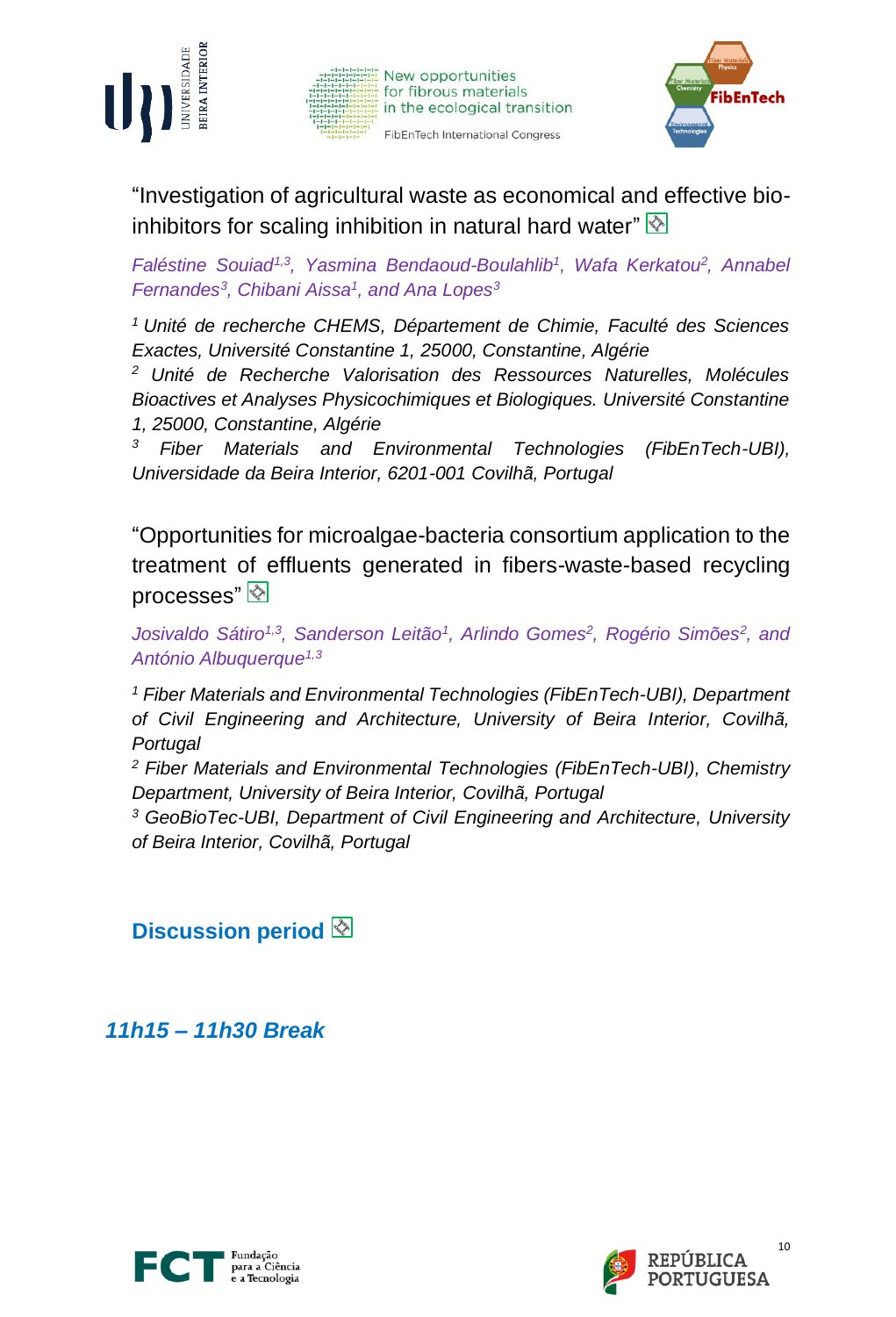





#### *11h30 - Technical Session 6 full video*

## Chair: António Mendes

"Water reuse in a municipal sports center"  $\mathbb{Q}$ 

*Flora Silva1,4,5 , Ana Maria Antão-Geraldes2,4 , and António Albuquerque3,4,5*

*<sup>1</sup>ESTiG - Instituto Politécnico de Bragança, Campus de Santa Apolónia, 5300- 253, Bragança, Portugal*

*<sup>2</sup>Centro de Investigação de Montanha (CIMO), Instituto Politécnico de Bragança, Campus de Santa Apolónia, 5300-253, Bragança, Portugal*

*<sup>3</sup>Departamento de Engenharia Civil e Arquitetura, Universidade da Beira Interior, Calçada Fonte do Lameiro, 6201-001, Covilhã, Portugal*

*<sup>4</sup>Fiber Materials and Environmental Technologies (FibEnTech-UBI), Universidade da Beira Interior, Calçada Fonte do Lameiro, 6201-001, Covilhã, Portugal*

*<sup>5</sup>GeoBioTec-UBI, Universidade da Beira Interior, Calçada Fonte do Lameiro, 6201-001, Covilhã, Portugal*

"Influence of hydraulic conditions on reclaimed water polishing using soil and sand columns" $\frac{1}{2}$ 

*Flora Silva1,5, Ana Maria Antão-Geraldes2,5, Paulo Scalize3,5, Victor Cavaleiro4,6 , and António Albuquerque4,5,6*

*<sup>1</sup>ESTiG - Instituto Politécnico de Bragança, Campus de Santa Apolónia, 5300- 253, Bragança, Portugal; <sup>5</sup>FibEnTech; <sup>6</sup>GeoBioTec-UBI*

*<sup>2</sup>Centro de Investigação de Montanha (CIMO), Instituto Politécnico de Bragança, Campus de Santa Apolónia, 5300-253, Bragança, Portugal;*

*<sup>3</sup>Escola de Engenharia Civil e Ambiental, Universidade Federal de Goiás, Av. Universitária, 1488, Setor Universitário, CEP 74605-220 Goiânia-GO, Brasil; <sup>5</sup>FibEnTech*

*<sup>4</sup>Departamento de Engenharia Civil e Arquitetura, Universidade da Beira Interior, Calçada Fonte do Lameiro, 6201-001, Covilhã, Portugal; <sup>5</sup>FibEnTech; <sup>6</sup>GeoBioTec-UBI*

"Removal of emergent pollutants by vertical constructed wetland with *Vetiveria zizanioides* – Case study for caffeine"

*Flávia Silva<sup>1</sup>, Adelaide Almeida<sup>1</sup>, Júlio Oliveira<sup>1</sup>, Flávia Matias<sup>1</sup>, Carlos Ribeiro<sup>1</sup>, Daniele Silveira<sup>2</sup> , and Jorge Tavares1*



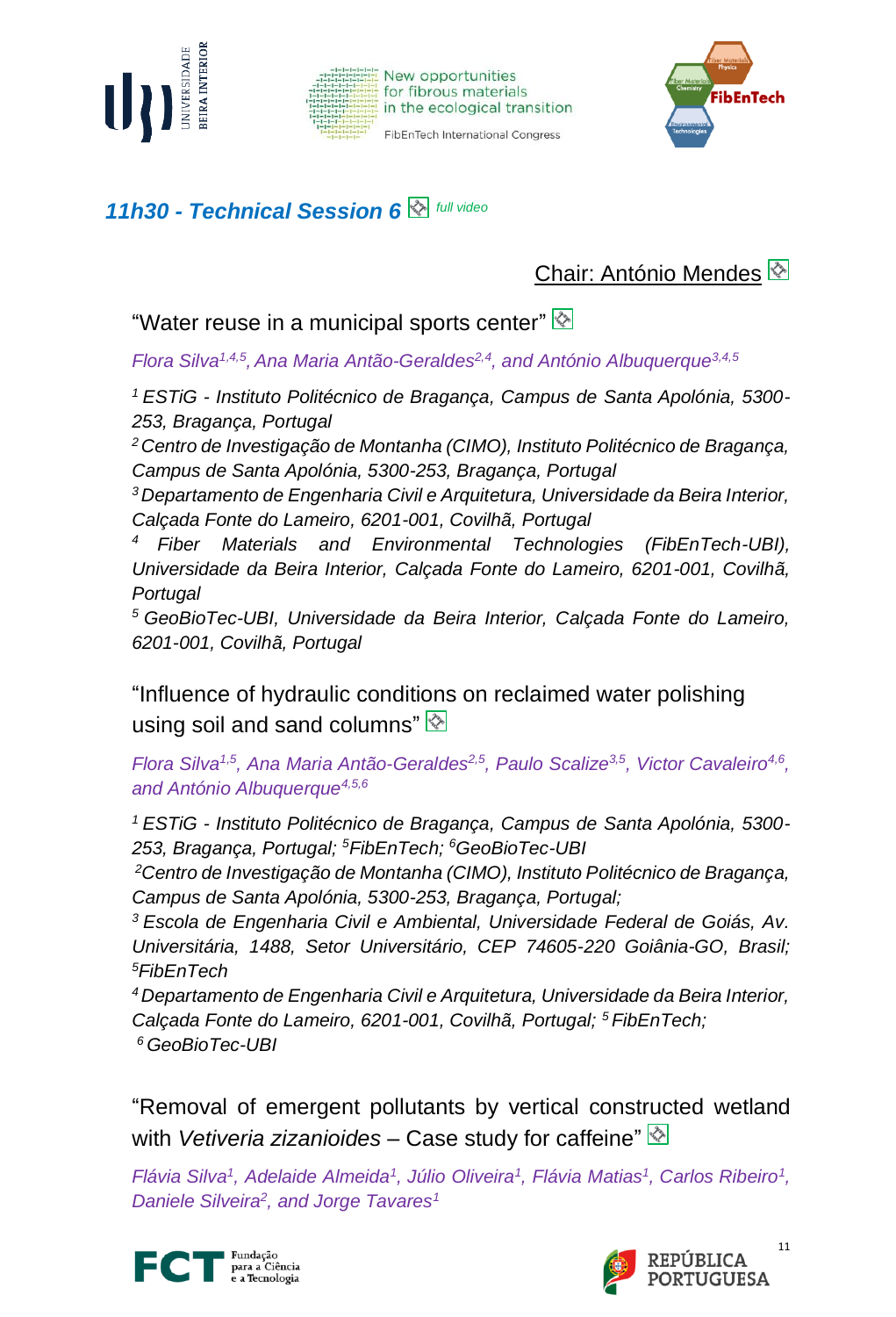





*<sup>1</sup>Department of Technologies and Applied Sciences, School of Agriculture (ESA), Polytechnic Institute of Beja (IPBeja), Beja, Portugal <sup>2</sup>Department of Sanitary and Environmental Engineering (ENS), Federal University of Santa Catarina (UFSC), Florianopolis, Brazil*

"Grape pomace as a renewable source of energy: degradation efficiency and biogas yield" $\overline{\otimes}$ 

*R. Oliveira<sup>1</sup> , I.C. Gonçalves<sup>1</sup> \*, A. Mendonça 1 , H.M. Pinheiro<sup>2</sup> , and M.I. Ferra<sup>1</sup>*

*<sup>1</sup> Fiber Materials and Environmental Technologies (FibEnTech-UBI), Chemistry Department, University of Beira Interior, 6201-001 Covilhã, Portugal 2 Institute for Bioengineering and Biosciences (iBB), Instituto Superior Técnico, University of Lisbon, Portugal* 

**Discussion period**

*12h30 – 14h30 Lunch*

#### *14h30 - Technical Session 7 full video*

Chair: António Albuquerque

**Invited speaker 3** – "Sustainable waste management – new approaches"

*Andrzej Białowiec*

*Wroclaw University of Environmental and Life Sciences, Poland*

"Chemical and mineralogical characterization of biomass ashes for soil reinforcement and liner material"

*André Studart1,2,3 , Leonardo Marchiori1,2,3 , Maria Vitoria Morais1,2,3 , António Albuquerque1,2,3, Pedro Gabriel Almeida1,3 , and Victor Cavaleiro1,3*



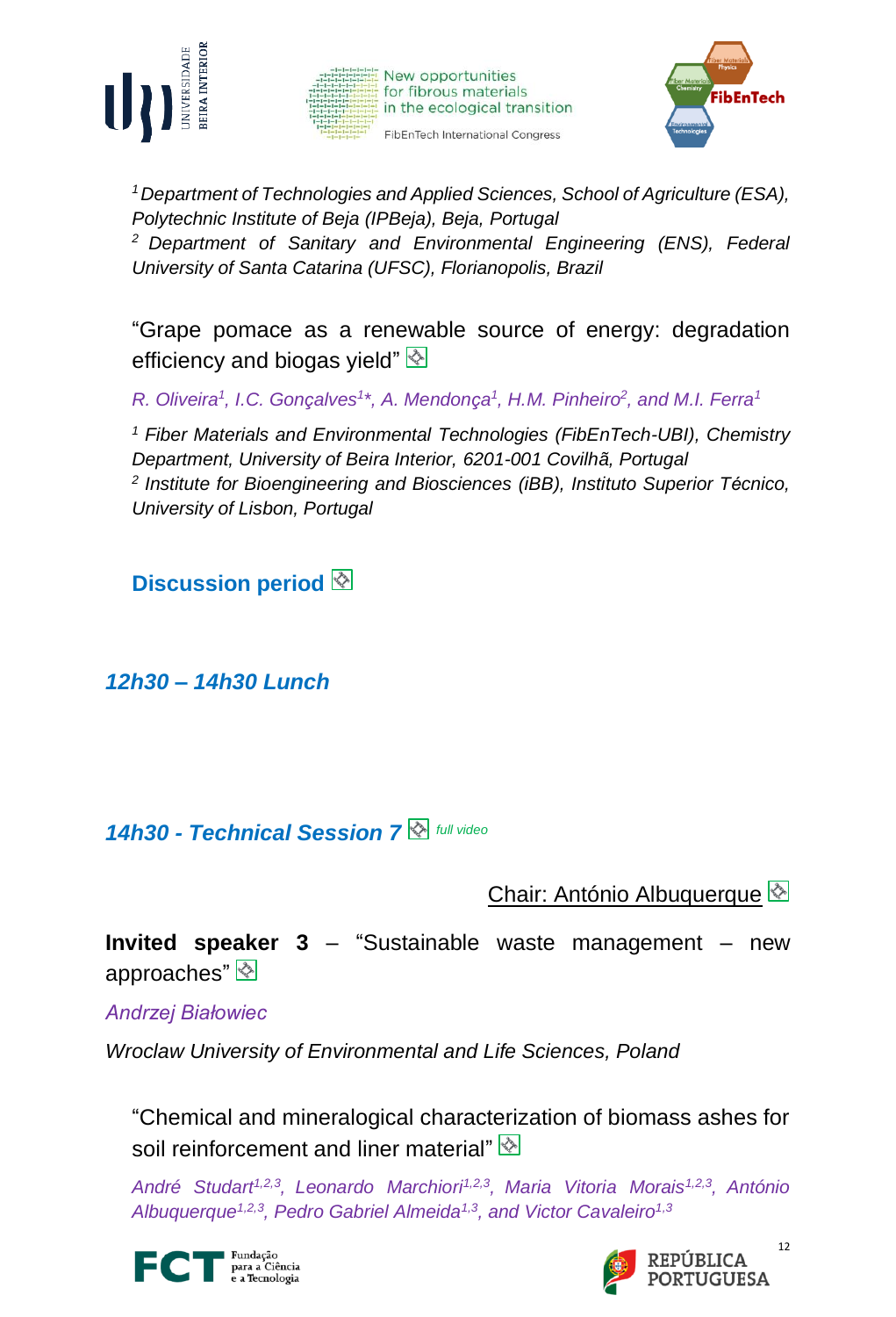





*<sup>1</sup>Universidade da Beira Interior, Civil Engineering and Architecture Department, Calçada Fonte do Lameiro, 6, 6200-358 Covilhã, Portugal*

*<sup>2</sup>Fiber Materials and Environmental Technologies (FibEnTech-UBI),* 

*Universidade da Beira Interior, 6201-001 Covilhã, Portugal*

*<sup>3</sup>GeoBioTec, Universidade da Beira Interior, 6201-001 Covilhã, Portugal*

"Geotechnical characterization of biomass ashes for soil reinforcement and liner material"

*Leonardo Marchiori1,2,3 , André Studart1,2,3 , Maria Vitoria Morais1,2,3 , António Albuquerque1,2,3, Luís Andrade Pais1,3, Maria Eugênia Boscov<sup>4</sup> , and Victor Cavaleiro1,3* 

*<sup>1</sup>Universidade da Beira Interior, Civil Engineering and Architecture Department, Calçada Fonte do Lameiro, 6, 6200-358 Covilhã, Portugal*

*<sup>2</sup>Fiber Materials and Environmental Technologies (FibEnTech-UBI), Universidade da Beira Interior, 6201-001 Covilhã, Portugal*

*<sup>3</sup>GeoBioTec, Universidade da Beira Interior (UBI)*

*<sup>4</sup>Universidade de São Paulo (USP), Escola Politécnica da Universidade de São Paulo, Departamento de Engenharia de Estruturas e Geotécnica, Av. Prof. Almeida Prado – TRAV. 2, 83, 05508-900, São Paulo, SP*

"Evaluation of Entre-os-Rios thermal aquifer vulnerability using DRASTIC index"

*Vanessa Gonçalves1,2,3, António Albuquerque1,2,3 , and Victor Cavaleiro1,3*

*<sup>1</sup> Department of Civil Engineering and Architecture, Universidade da Beira Interior, 6201-001 Covilhã, Portugal*

*<sup>2</sup> Fiber Materials and Environmental Technologies (FibEnTech-UBI), Universidade da Beira Interior, 6201-001 Covilhã, Portugal*

*<sup>3</sup> GeoBioTec-UBI, Universidade da Beira Interior, 6201-001 Covilhã, Portugal*

**Discussion period**